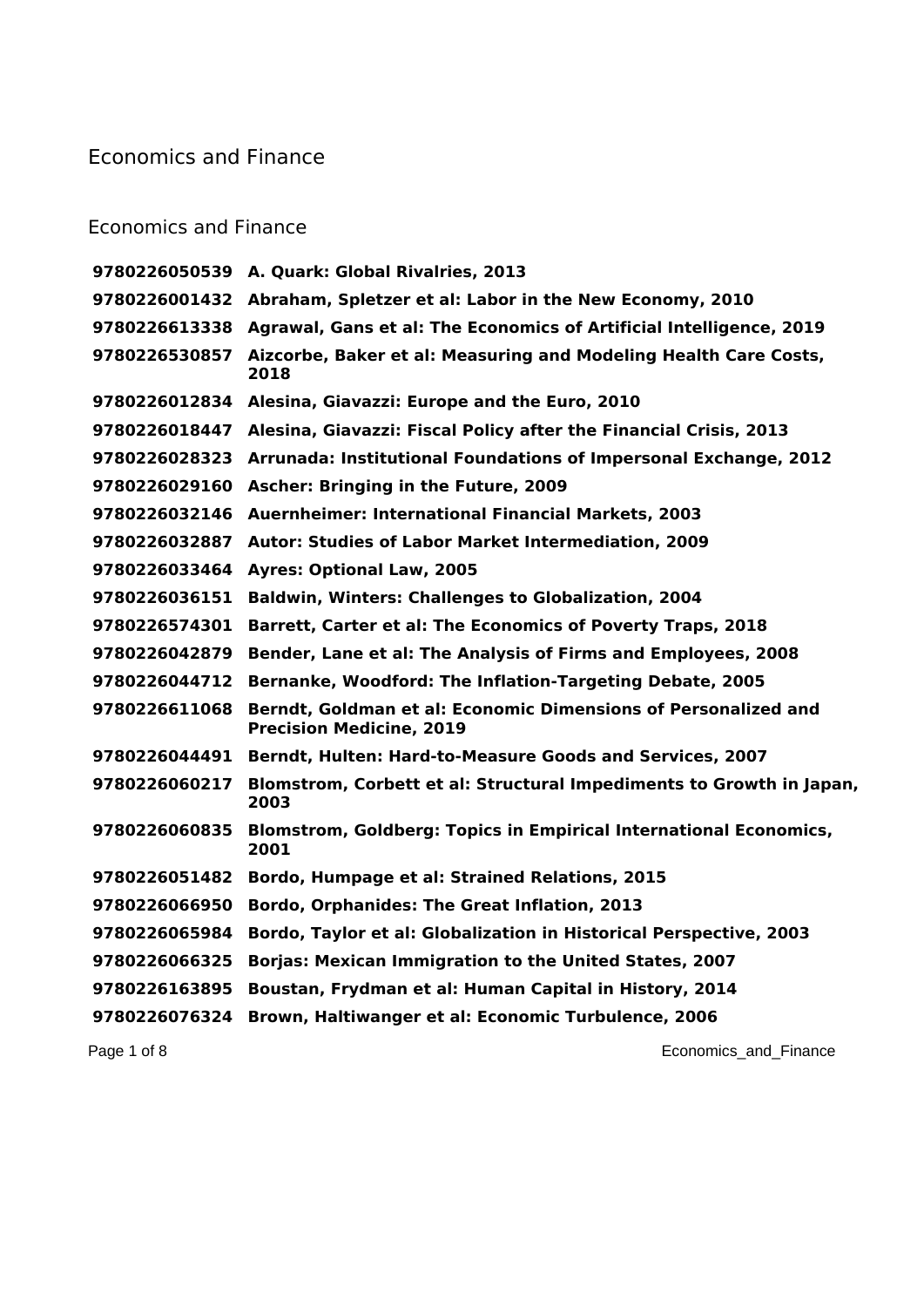| 9780226201832 | Brown, Hoxby: How the Financial Crisis and Great Recession Affected<br><b>Higher Education, 2015</b> |
|---------------|------------------------------------------------------------------------------------------------------|
| 9780226076485 | Brown, Liebman et al: Social Security Policy in a Changing<br><b>Environment, 2009</b>               |
| 9780226077734 | Brunnermeier, Krishnamurthy: Risk Topography, 2014                                                   |
| 9780226674100 | Börsch-Supan, Coile: Social Security Programs and Retirement<br>around the World, 2021               |
|               | 9780226091914 Caldwell: Hayek's Challenge, 2003                                                      |
| 9780226092553 | <b>Campbell, Feldstein: Risk Aspects of Investment-Based Social</b><br><b>Security Reform, 2000</b>  |
| 9780226092119 | <b>Campbell: Asset Prices and Monetary Policy, 2008</b>                                              |
| 9780226092843 | Card, Blundell et al: Seeking a Premier Economy, 2004                                                |
|               | 9780226092850 Carey, Stulz: The Risks of Financial Institutions, 2007                                |
| 9780226094816 | Carraro, Metcalf: Behavioral and Distributional Effects of<br><b>Environmental Policy, 2000</b>      |
| 9780226126654 | Carroll, Crossley et al: Improving the Measurement of Consumer<br><b>Expenditures, 2015</b>          |
| 9780226128924 | Chavas, Hummels et al: The Economics of Food Price Volatility, 2014                                  |
|               | 9780226107264 Clarida: G7 Current Account Imbalances, 2007                                           |
|               | 9780226110448 Clotfelter: American Universities in a Global Market, 2010                             |
| 9780226619293 | Coile, Milligan et al: Social Security Programs and Retirement around<br>the World, 2019             |
| 9780226261621 | <b>Collins, Margo: Enterprising America, 2015</b>                                                    |
|               | 9780226115122 Cook, Ludwig et al: Controlling Crime, 2011                                            |
| 9780226116129 | Corrado, Haltiwanger et al: Measuring Capital in the New Economy,<br>2005                            |
| 9780226728179 | Corrado, Haskel et al: Measuring and Accounting for Innovation in<br>the Twenty-First Century, 2021  |
|               | 9780226116341 Costa, Lamoreaux: Understanding Long-Run Economic Growth, 2011                         |
| 9780226116181 | Costa: Health and Labor Force Participation over the Life Cycle, 2003                                |
| 9780226132266 | <b>Cutler, Berndt: Medical Care Output and Productivity, 2001</b>                                    |
| 9780226132310 | <b>Cutler, Wise: Health at Older Ages, 2009</b>                                                      |
| 9780226148557 | Diewert, Greenlees et al: Price Index Concepts and Measurement,<br>2010                              |
| 9780226155401 | Dooley, Frankel: Managing Currency Crises in Emerging Markets,<br>2003                               |
| Page 2 of 8   | Economics_and_Finance                                                                                |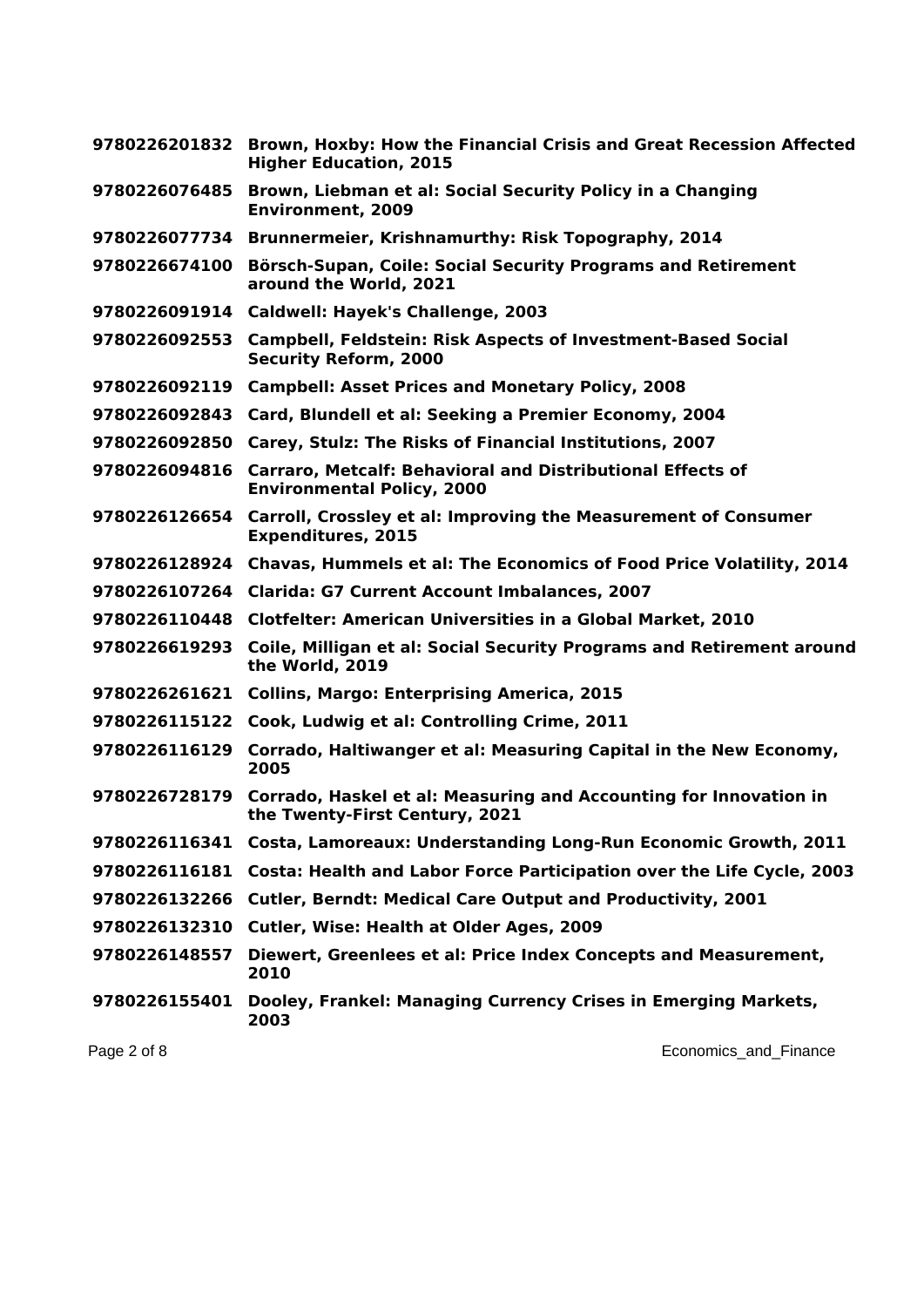| 9780226172569 | Dunne, Jensen et al: Producer Dynamics, 2009                                                                 |
|---------------|--------------------------------------------------------------------------------------------------------------|
| 9780226185002 | <b>Edwards, Esquivel et al: The Decline of Latin American Economies,</b><br>2007                             |
| 9780226184944 | <b>Edwards, Frankel: Preventing Currency Crises in Emerging Markets,</b><br>2002                             |
| 9780226184951 | <b>Edwards, Garcia: Financial Markets Volatility and Performance in</b><br><b>Emerging Markets, 2008</b>     |
| 9780226316222 | Edwards, Johnson et al: African Successes, Volume I, 2016                                                    |
| 9780226316055 | Edwards, Johnson et al: African Successes, Volume II, 2016                                                   |
| 9780226315720 | Edwards, Johnson et al: African Successes, Volume III, 2016                                                  |
| 9780226315553 | Edwards, Johnson et al: African Successes, Volume IV, 2016                                                   |
| 9780226184975 | <b>Edwards: Capital Controls and Capital Flows in Emerging Economies,</b><br>2007                            |
| 9780226194554 | Eichengreen, Hausmann: Other People's Money, 2005                                                            |
| 9780226200026 | Ekelund Jr., Tollison: Economic Origins of Roman Christianity, 2011                                          |
| 9780226237244 | Fan, Morck: Capitalizing China, 2012                                                                         |
| 9780226239651 | Feenstra, Shapiro: Scanner Data and Price Indexes, 2002                                                      |
| 9780226030753 | Feenstra, Taylor: Globalization in an Age of Crisis, 2014                                                    |
| 9780226241067 | Feldstein, Liebman: The Distributional Aspects of Social Security and<br><b>Social Security Reform, 2002</b> |
| 9780226241081 | Feldstein, Siebert: Social Security Pension Reform in Europe, 2002                                           |
| 9780226241098 | <b>Feldstein: Economic and Financial Crises in Emerging Market</b><br>Economies, 2003                        |
| 9780226251301 | <b>Fischel: Making the Grade, 2009</b>                                                                       |
| 9780226251271 | Fishback, North: Government & The American Economy, 2007                                                     |
| 9780226082448 | Fishback, Rose et al: Well Worth Saving, 2013                                                                |
| 9780226429588 | Floud, Hejeebu et al: Humanism Challenges Materialism in Economics<br>and Economic History, 2017             |
| 9780226259956 | Frankel: The Regionalization of the World Economy, 1997                                                      |
| 9780226261898 | Freeman, Goroff: Science and Engineering Careers in the United<br><b>States, 2009</b>                        |
| 9780226261577 | Freeman, Hersch et al: Emerging Labor Market Institutions for the<br><b>Twenty-First Century, 2005</b>       |
| 9780226261874 | Freeman, Pearson et al: Shareholder Democracies?, 2011                                                       |
| 9780226468334 | Freeman, Salzman: U.S. Engineering in a Global Economy, 2018                                                 |

Page 3 of 8 **Page 3 of 8** Economics\_and\_Finance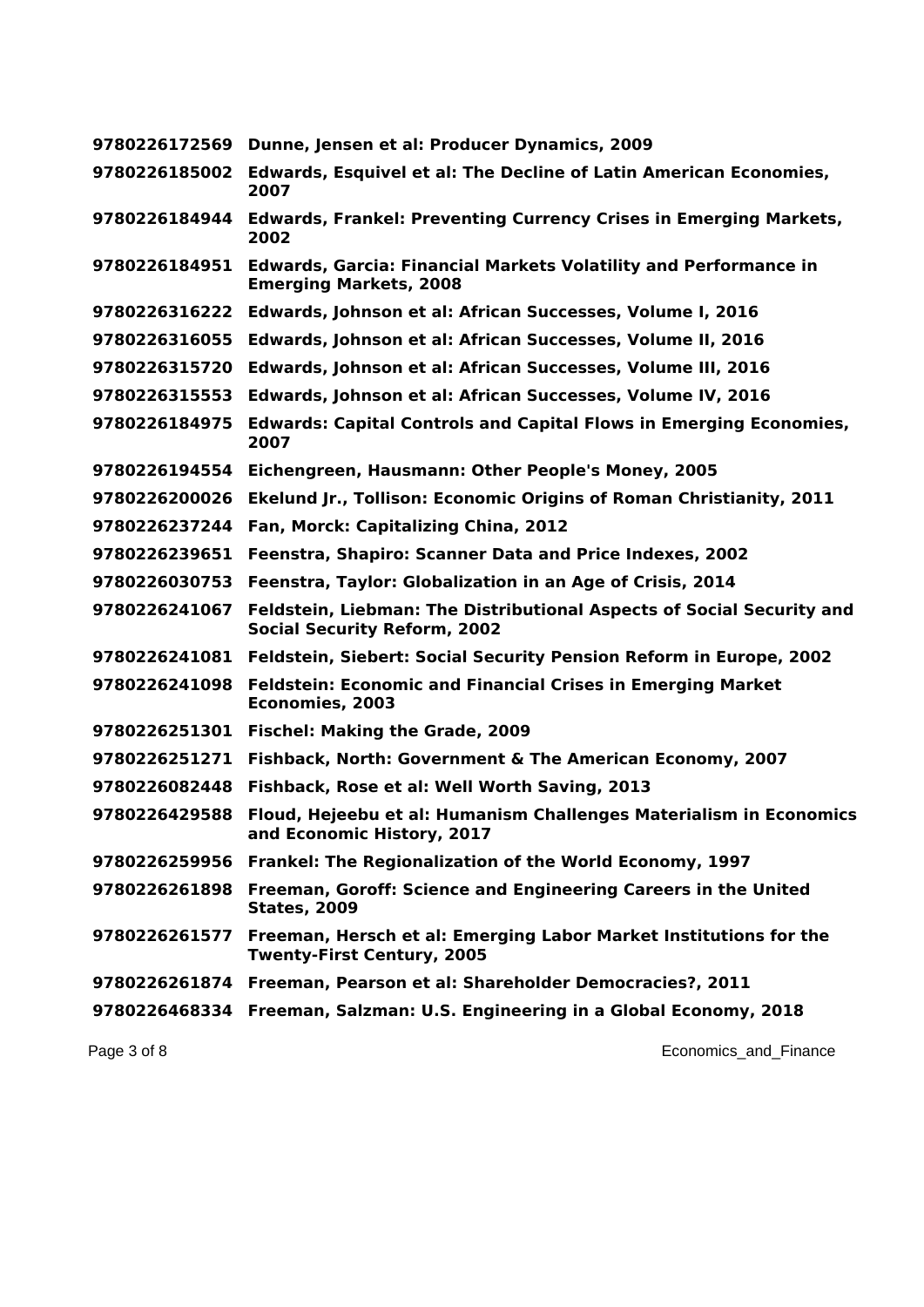|               | 9780226261942 Freeman, Shaw: International Differences in the Business Practices<br>and Productivity of Firms, 2009        |
|---------------|----------------------------------------------------------------------------------------------------------------------------|
| 9780226261928 | Freeman, Swedenborg et al: Reforming the Welfare State, 2010                                                               |
| 9780226278865 | Gali, Gertler: International Dimensions of Monetary Policy, 2010                                                           |
| 9780226633114 | Gallman, Rhode et al: Capital in the Nineteenth Century, 2020                                                              |
| 9780226695624 | Ganguli, Kahn et al: The Roles of Immigrants and Foreign Students in<br>US Science, Innovation, and Entrepreneurship, 2020 |
| 9780226299570 | <b>Glaeser, Goldin: Corruption and Reform, 2006</b>                                                                        |
| 9780226800585 | Glaeser, Poterba: Economic Analysis and Infrastructure Investment,<br>2021                                                 |
| 9780226443546 | Glaeser, Santos et al: After the Flood, 2017                                                                               |
| 9780226297897 | <b>Glaeser: Agglomeration Economics, 2010</b>                                                                              |
| 9780226297859 | <b>Glaeser: The Governance of Not-for-Profit Organizations, 2003</b>                                                       |
| 9780226300337 | <b>Gokhale: Social Security, 2010</b>                                                                                      |
| 9780226206844 | Goldfarb, Greenstein et al: Economic Analysis of the Digital Economy,<br>2015                                              |
| 9780226532509 | Goldin, Katz: Women Working Longer, 2018                                                                                   |
| 9780226302676 | Gonzalez, Corbo et al: Latin American Macroeconomic Reforms, 2003                                                          |
| 9780226479514 | Gorton, Tallman: Fighting Financial Crises, 2018                                                                           |
| 9780226988030 | Graff Zivin, Perloff: The Intended and Unintended Effects of U.S.<br><b>Agricultural and Biotechnology Policies, 2012</b>  |
| 9780226308562 | <b>Griffin, Puller: Electricity Deregulation, 2005</b>                                                                     |
| 9780226310091 | Grossman, Mocan: Economic Aspects of Obesity, 2011                                                                         |
| 9780226310183 | <b>Gruber, Wise: Social Security Programs and Retirement around the</b><br><b>World, 2004</b>                              |
| 9780226310176 | <b>Gruber, Wise: Social Security Programs and Retirement around the</b><br><b>World, 2007</b>                              |
| 9780226309484 | Gruber, Wise: Social Security Programs and Retirement around the<br><b>World, 2010</b>                                     |
| 9780226310138 | <b>Gruber: Risky Behavior among Youths, 2001</b>                                                                           |
|               | 9780226309453 Gruber: The Problems of Disadvantaged Youth, 2009                                                            |
| 9780226454078 | Haltiwanger, Hurst et al: Measuring Entrepreneurial Businesses,<br>2017                                                    |
| 9780226535074 | Hanley: The Public Good and the Brazilian State, 2018                                                                      |
| 9780226679563 | Hansen, Hansen: Bankrupt in America, 2020                                                                                  |

Page 4 of 8 **Economics\_and\_Finance Economics\_and\_Finance**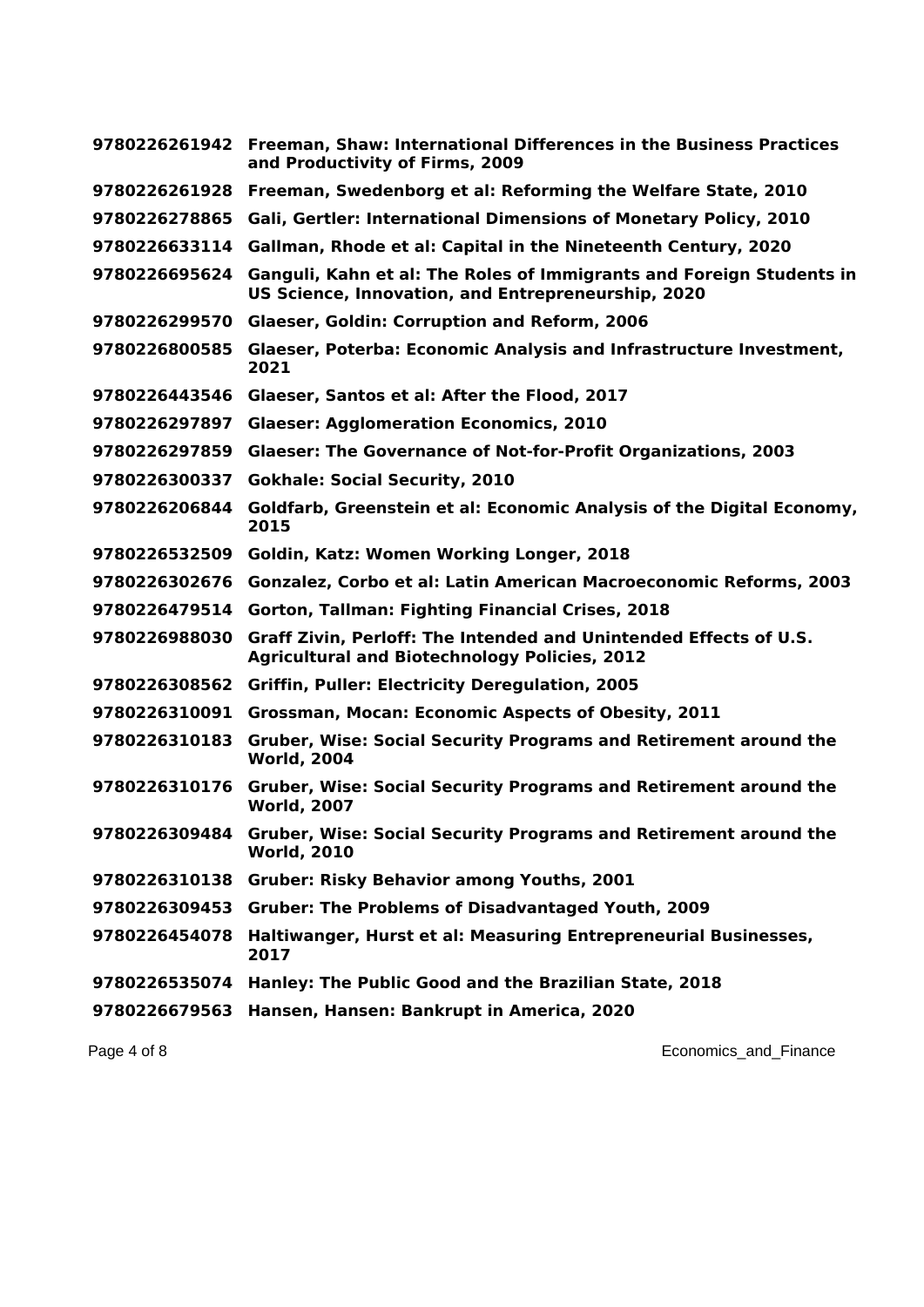| 9780226525525 | Hanson, Kerr et al: High-Skilled Migration to the United States and<br><b>Its Economic Consequences, 2018</b> |
|---------------|---------------------------------------------------------------------------------------------------------------|
| 9780226317946 | Harrison: Globalization and Poverty, 2007                                                                     |
| 9780226319285 | Haubrich, Lo: Quantifying Systemic Risk, 2013                                                                 |
| 9780226321097 | Hayek, Caldwell: Studies on the Abuse and Decline of Reason, 2010                                             |
| 9780226100098 | Heckman, Humphries et al: The Myth of Achievement Tests, 2014                                                 |
| 9780226326832 | Henderson, Newell: Accelerating Energy Innovation, 2011                                                       |
| 9780226341736 | Hines: International Taxation and Multinational Activity, 2001                                                |
| 9780226168005 | <b>Hodgson: Conceptualizing Capitalism, 2015</b>                                                              |
| 9780226505749 | <b>Hodgson: Wrong Turnings, 2017</b>                                                                          |
| 9780226574585 | Hoxby, Stange: Productivity in Higher Education, 2019                                                         |
| 9780226355337 | Hoxby: The Economics of School Choice, 2003                                                                   |
| 9780226360621 | Hulten, Dean et al: New Developments in Productivity Analysis, 2001                                           |
| 9780226567808 | Hulten, Ramey: Education, Skills, and Technical Change, 2018                                                  |
| 9780226204260 | Hulten, Reinsdorf: Measuring Wealth and Financial Intermediation<br>and Their Links to the Real Economy, 2015 |
| 9780226384740 | Irwin, Sylla: Founding Choices, 2011                                                                          |
| 9780226386799 | Ito, Krueger: Governance, Regulation, and Privatization in the Asia-<br>Pacific Region, 2004                  |
| 9780226386768 | Ito, Krueger: Regional and Global Capital Flows, 2001                                                         |
| 9780226386775 | Ito, Krueger: Trade in Services in the Asia-Pacific Region, 2003                                              |
| 9780226386898 | Ito, Rose: Commodity Prices and Markets, 2011                                                                 |
| 9780226386843 | Ito, Rose: Financial Sector Development in the Pacific Rim, 2009                                              |
| 9780226386812 | Ito, Rose: Fiscal Policy and Management in East Asia, 2007                                                    |
| 9780226386805 | Ito, Rose: Growth and Productivity in East Asia, 2004                                                         |
| 9780226386829 | Ito, Rose: International Financial Issues in the Pacific Rim, 2008                                            |
|               | 9780226378961 Ito, Rose: International Trade in East Asia, 2005                                               |
| 9780226378978 | Ito, Rose: Monetary Policy with Very Low Inflation in the Pacific Rim,<br>2006                                |
| 9780226386850 | Ito, Rose: The Economic Consequences of Demographic Change in<br>East Asia, 2010                              |
| 9780226388434 | Iyigun: War, Peace, and Prosperity in the Name of God, 2015                                                   |
|               | 9780226286723 Jaffe, Jones: The Changing Frontier, 2015                                                       |

Page 5 of 8 **Page 5 of 8** Economics\_and\_Finance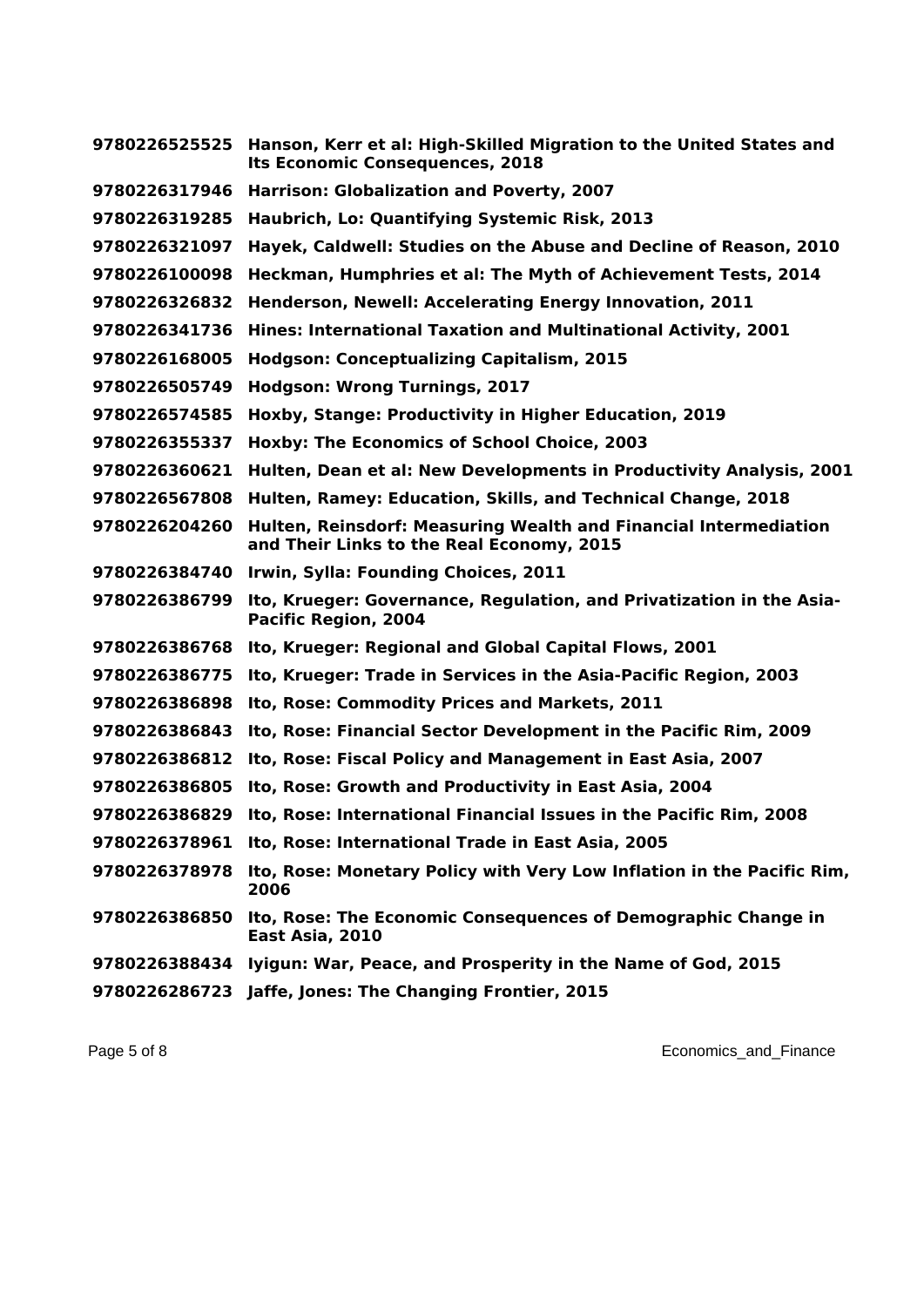|               | 9780226392004 James, Edwards et al: The Gender Impact of Social Security Reform,<br>2008      |
|---------------|-----------------------------------------------------------------------------------------------|
| 9780226410845 | Jorgenson, Landefeld et al: A New Architecture for the U.S. National<br>Accounts, 2006        |
| 9780226121338 | Jorgenson, Landefeld et al: Measuring Economic Sustainability and<br>Progress, 2014           |
| 9780226258676 | Kanazawa: Golden Rules, 2015                                                                  |
| 9780226454528 | Krueger: Economic Policy Reforms and the Indian Economy, 2002                                 |
| 9780226454566 | Krueger: Measuring the Subjective Well-Being of Nations, 2009                                 |
| 9780226056951 | Kruse, Freeman et al: Shared Capitalism at Work, 2010                                         |
| 9780226030586 | L. Glaeser, Sinai: Housing and the Financial Crisis, 2013                                     |
| 9780226592091 | La Croix: Hawai'i, 2019                                                                       |
| 9780226426365 | Lamoreaux, Wallis: Organizations, Civil Society, and the Roots of<br>Development, 2017        |
| 9780226549507 | Lampe, Sharp: A Land of Milk and Butter, 2019                                                 |
| 9780226470504 | Lazear, Shaw: The Structure of Wages, 2009                                                    |
| 9780226392660 | Lee, Martin: Derivatives and the Wealth of Societies, 2016                                    |
| 9780226473093 | Lerner, Schoar: International Differences in Entrepreneurship, 2010                           |
| 9780226473031 | Lerner, Stern: The Rate and Direction of Inventive Activity Revisited,<br>2012                |
| 9780226475813 | Levine, Zimmerman: Targeting Investments in Children, 2010                                    |
| 9780226476766 | Lewis: The Power of Productivity, 2004                                                        |
| 9780226479880 | Libecap, Steckel: The Economics of Climate Change, 2011                                       |
| 9780226496580 | Lucas: Measuring and Managing Federal Financial Risk, 2010                                    |
| 9780226497099 | <b>Lusardi: Overcoming the Saving Slump, 2009</b>                                             |
| 9780226500836 | <b>Macunovich: Birth Quake, 2002</b>                                                          |
| 9780226531885 | <b>Mishkin: Prudential Supervision, 2002</b>                                                  |
| 9780226532707 | Miwa, Ramseyer: The Fable of the Keiretsu, 2006                                               |
| 9780226370477 | Moffitt: Economics of Means-Tested Transfer Programs in the United<br>States, Volume I, 2016  |
| 9780226392493 | Moffitt: Economics of Means-Tested Transfer Programs in the United<br>States, Volume II, 2016 |
| 9780226533568 | Moffitt: Means-Tested Transfer Programs in the United States, 2003                            |
| 9780226779058 | Moser: Economics of Research and Innovation in Agriculture, 2021                              |

Page 6 of 8 **Page 6 of 8** Economics\_and\_Finance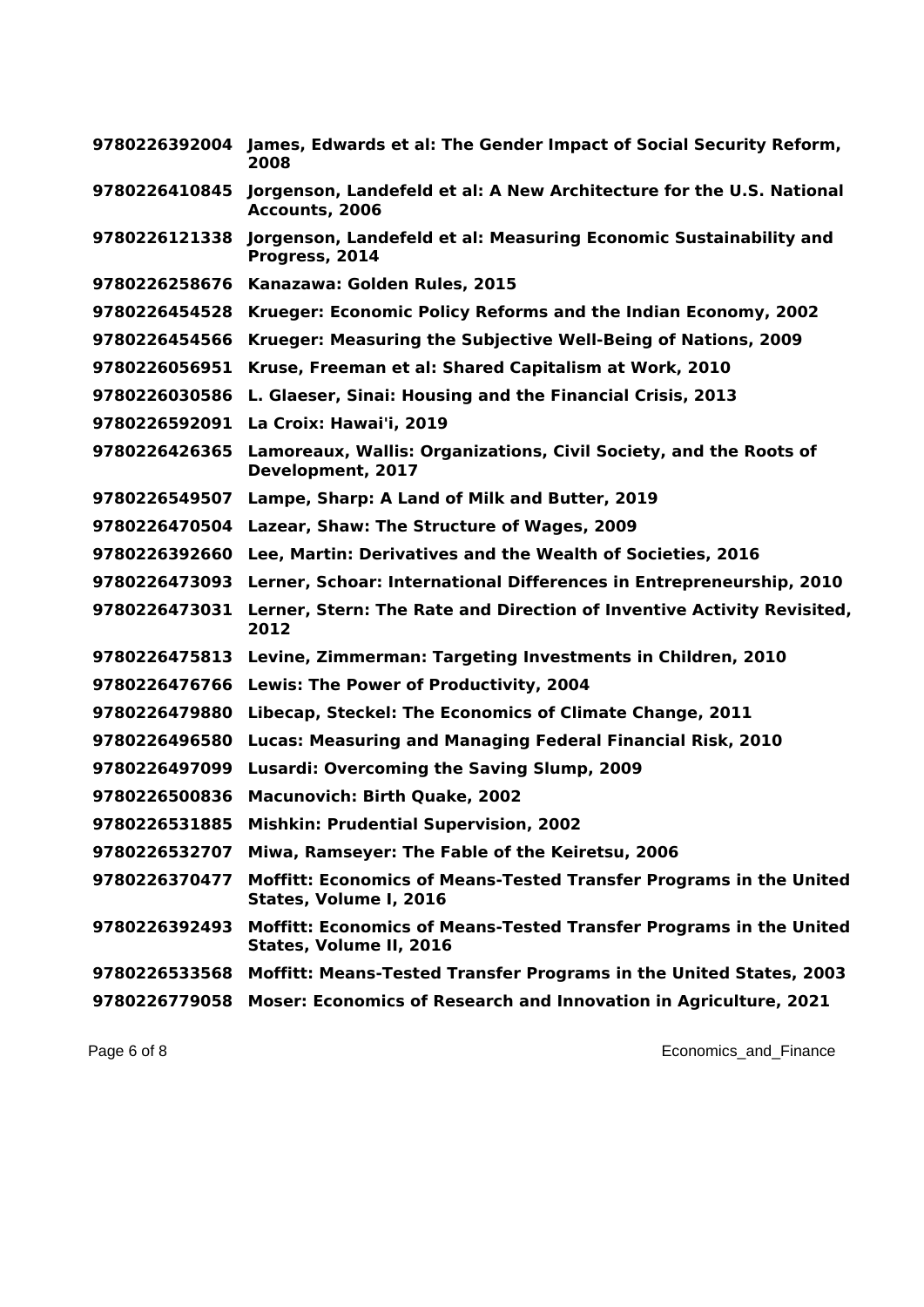| 9780226551784 | Murphy, Topel: Measuring the Gains from Medical Research, 2003                                             |
|---------------|------------------------------------------------------------------------------------------------------------|
| 9780226572024 | <b>Nelson: Economics for Humans, 2006</b>                                                                  |
| 9780226399638 | <b>Neufeld: Selling Power, 2016</b>                                                                        |
| 9780226401096 | O'Donnell, Wong et al: Learning from Shenzhen, 2017                                                        |
| 9780226618296 | Ofek, Muller et al: Innovation Equity, 2016                                                                |
| 9780226620817 | Ogura, Tachibanaki et al: Aging Issues in the United States and<br>Japan, 2001                             |
| 9780226620947 | Ogura, Tachibanaki et al: Labor Markets and Firm Benefit Policies in<br>Japan and the United States, 2003  |
| 9780226632605 | Oreg, Goldenberg: Resistance to Innovation, 2015                                                           |
| 9780226673158 | Polese: The Wealth and Poverty of Regions, 2010                                                            |
| 9780226557571 | Poole Jr.: Rethinking America's Highways, 2018                                                             |
| 9780226676005 | Posner, Sunstein: Law and Happiness, 2010                                                                  |
| 9780226037691 | Radford: The Rise of the Public Authority, 2013                                                            |
| 9780226210742 | Ramanna: Political Standards, 2015                                                                         |
| 9780226709598 | Reinsdorf, Slaughter: International Trade in Services and Intangibles<br>in the Era of Globalization, 2009 |
| 9780226719320 | <b>Riles: Collateral Knowledge, 2011</b>                                                                   |
| 9780226138022 | Rose: Economic Regulation and Its Reform, 2014                                                             |
| 9780226387642 | Roy, Swamy: Law and the Economy in Colonial India, 2016                                                    |
| 9780226799001 | Roy, Swamy: Law and the Economy in a Young Democracy, 2022                                                 |
| 9780226735696 | <b>Schabas: The Natural Origins of Economics, 2006</b>                                                     |
| 9780226619804 | <b>Schlenker: Agricultural Productivity and Producer Behavior, 2019</b>                                    |
| 9780226754727 | Shoven: Demography and the Economy, 2011                                                                   |
| 9780226771670 | Stein: Beyond the World Bank Agenda, 2008                                                                  |
| 9780226153742 | Tella, Edwards et al: The Economics of Crime, 2010                                                         |
|               | 9780226725437 Tilly, Kopsidis: From Old Regime to Industrial State, 2020                                   |
| 9780226073842 | White, Snowden et al: Housing and Mortgage Markets in Historical<br>Perspective, 2014                      |
| 9780226256610 | William Fogel, Fogel et al: Political Arithmetic, 2013                                                     |
| 9780226902920 | Wise, Yashiro: Health Care Issues in the United States and Japan,<br>2006                                  |
|               | 9780226902869 Wise: Analyses in the Economics of Aging, 2005                                               |
|               | 9780226903354 Wise: Developments in the Economics of Aging, 2009                                           |
| Page 7 of 8   | Economics_and_Finance                                                                                      |